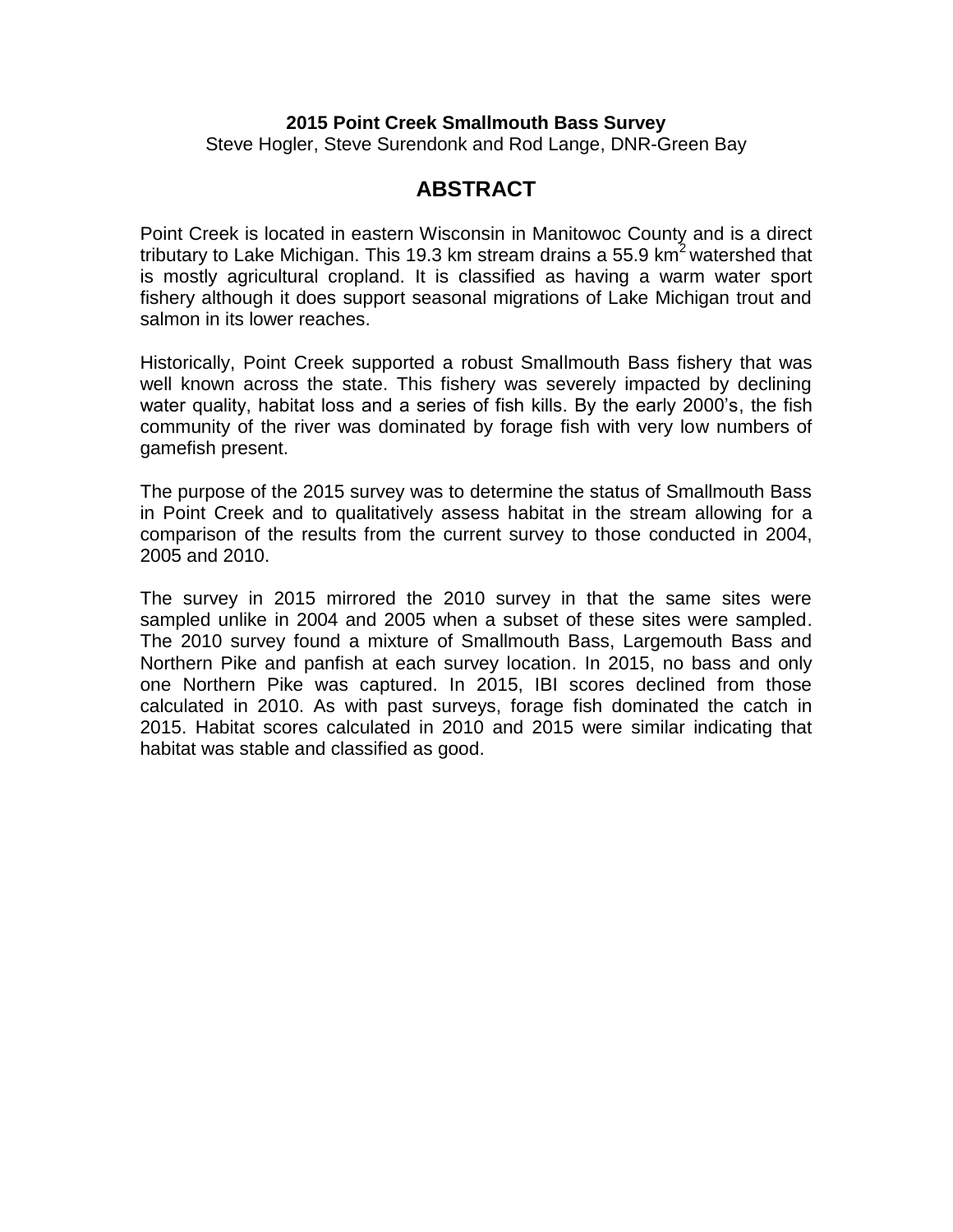# **INTRODUCTION**

Point Creek is located in eastern Wisconsin in Manitowoc County and is a direct tributary to Lake Michigan. This 19.3 km stream drains a 55.9 km<sup>2</sup> watershed that is mostly agricultural cropland (77.1%). In 1987, it was estimated that this cropland contributed 32,800 tons of soil per year into Point Creek.

Within the watershed, Point Creek is the major drainage and has an overall average width of 2.5 meters and depth of 15 cm (WDNR 1987). It is classified as having a warm water sport fishery although it does support seasonal migrations of Lake Michigan trout and salmon in its lower reaches (WDNR 2001).

Historically, Point Creek supported a robust Smallmouth Bass fishery that was well known across the state. This fishery was severely impacted by declining water quality, habitat loss and a series of fish kills. By the early 2000's, the fish community of the river was dominated by forage fish with very low numbers of gamefish present.

A large fish kill in 2001 caused by liquid manure runoff resulted in the mortality of at least 4,000 forage minnows, 25 panfish, 3 Northern Pike, 5 Smallmouth Bass and 1 Largemouth Bass (Hogler and Surendonk 2001). In 2004, another manure runoff caused smaller fish kill. Very few dead fish were observed as a result of this spill. Money from a court settlement with the party responsible for these fish kills was used to purchase Smallmouth Bass and Northern Pike (Table 1). Fish surveys were conducted in 2004 and 2005 to determine the status of the fish community following the fish kills of 2001 and 2004 (Hogler, Surendonk and Gansberg 2004) and 2005 (Hogler 2005). These surveys found that: flow may be limiting in the upper reaches of the river, diel swings of dissolved oxygen frequently occurred that likely limited gamefish numbers, HBI and IBI scores ranged from poor to good with forage fish dominating the fish community. Few gamefish were captured although Lake Michigan Rainbow Trout were captured in several locations.

**Table 1. Point Creek fingerling stocking totals by year and species. Fish were obtained from state, federal and private hatcheries**.

| Year  | Northern Pike | <b>Smallmouth Bass</b> |
|-------|---------------|------------------------|
| 2007  | 199           |                        |
| 2008  | 200           | 1.000                  |
| 2009  | 80            |                        |
| 2010  | 350           | 3.497                  |
| Total | 329           | 4 497                  |

Surveys in 2010 had a wider geographic distribution than did the surveys in 2004 and 2005, although several sites surveyed in 2010 were similar in location to those surveyed in previous years (Hogler and Surendonk 2010). Survey results from 2010 indicate that Point Creek was slowly recovering from the fish kills that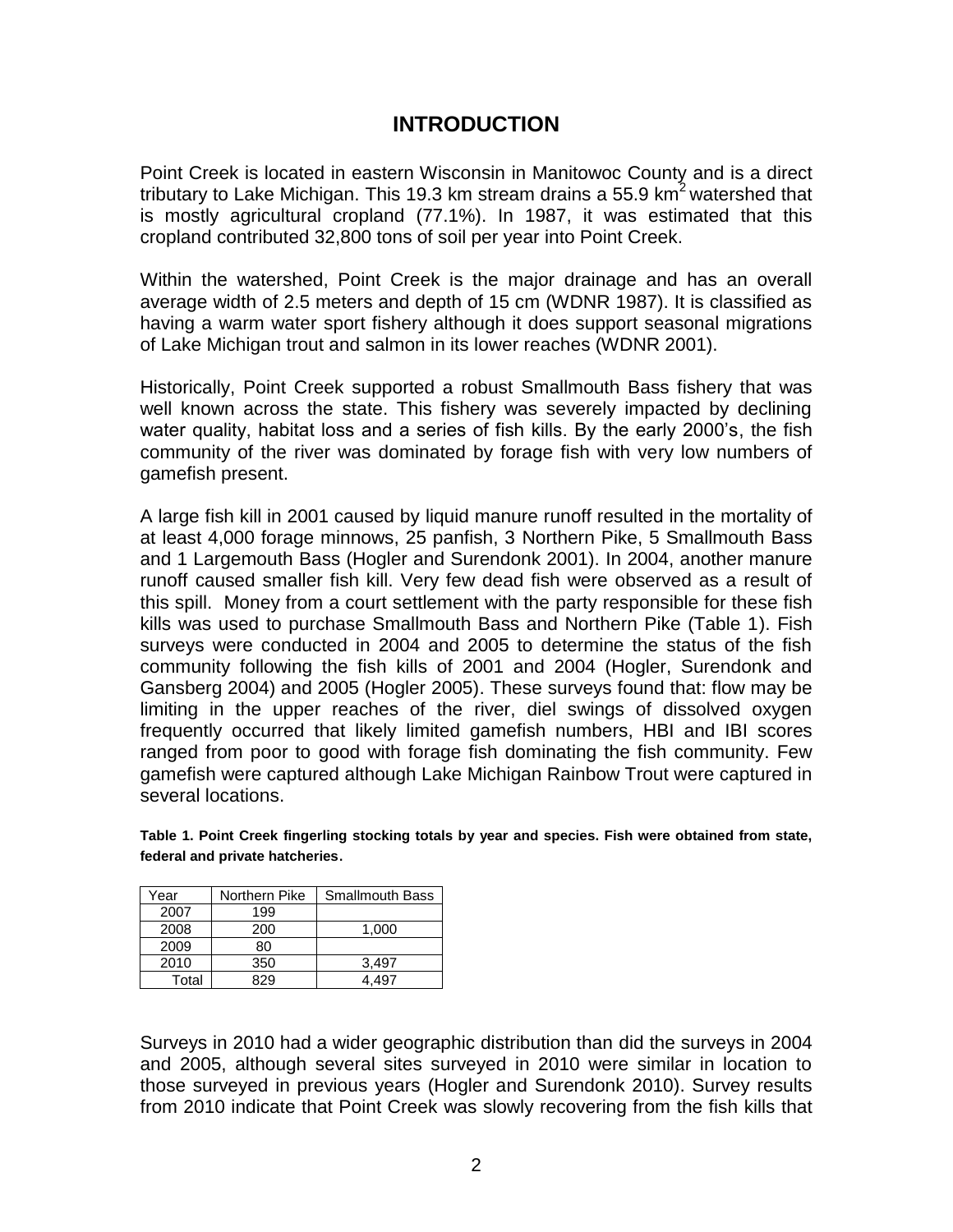occurred in 2001 and 2004. In 2010, although forage species still clearly dominated the catch, a mixture of gamefish such as Largemouth Bass, Smallmouth Bass and panfish were captured at each sampled location. IBI scores in 2010 improved to the upper ranges of fair with a greater number of species and individual fish captured than in previous surveys. Captured gamefish and panfish were dominated by small, likely young fish. The Smallmouth Bass that were captured during the 2010 survey ranged from 104 mm to 207 mm. Based on the size distribution of the captured Smallmouth Bass, it is likely they were stocked during the previous two years. It was hoped that stocked Smallmouth Bass from (2008-2010) would begin to reproduce and improve the bass population of Point Creek.

The purpose of the 2015 survey was to determine the status of Smallmouth Bass in Point Creek and to qualitatively assess habitat in the stream. By quantifying the type and number of each fish species, we can calculate the Index of Biotic Integrity (IBI) and catch per effort (CPE) which will allow us to judge the current condition of the fish population in the stream and to compare the results from the current survey to those conducted in 2004, 2005 and 2010.

# **METHODS**

The selection of the four survey locations on Point Creek was based on past surveys, management needs and professional judgment (Figure 1). Protocols for Tier 1 monitoring of Wisconsin bass streams were followed while surveying Point Creek.



**Figure 1. Site locations that were evaluated during 2010 and 2015 bass surveys of Point Creek.**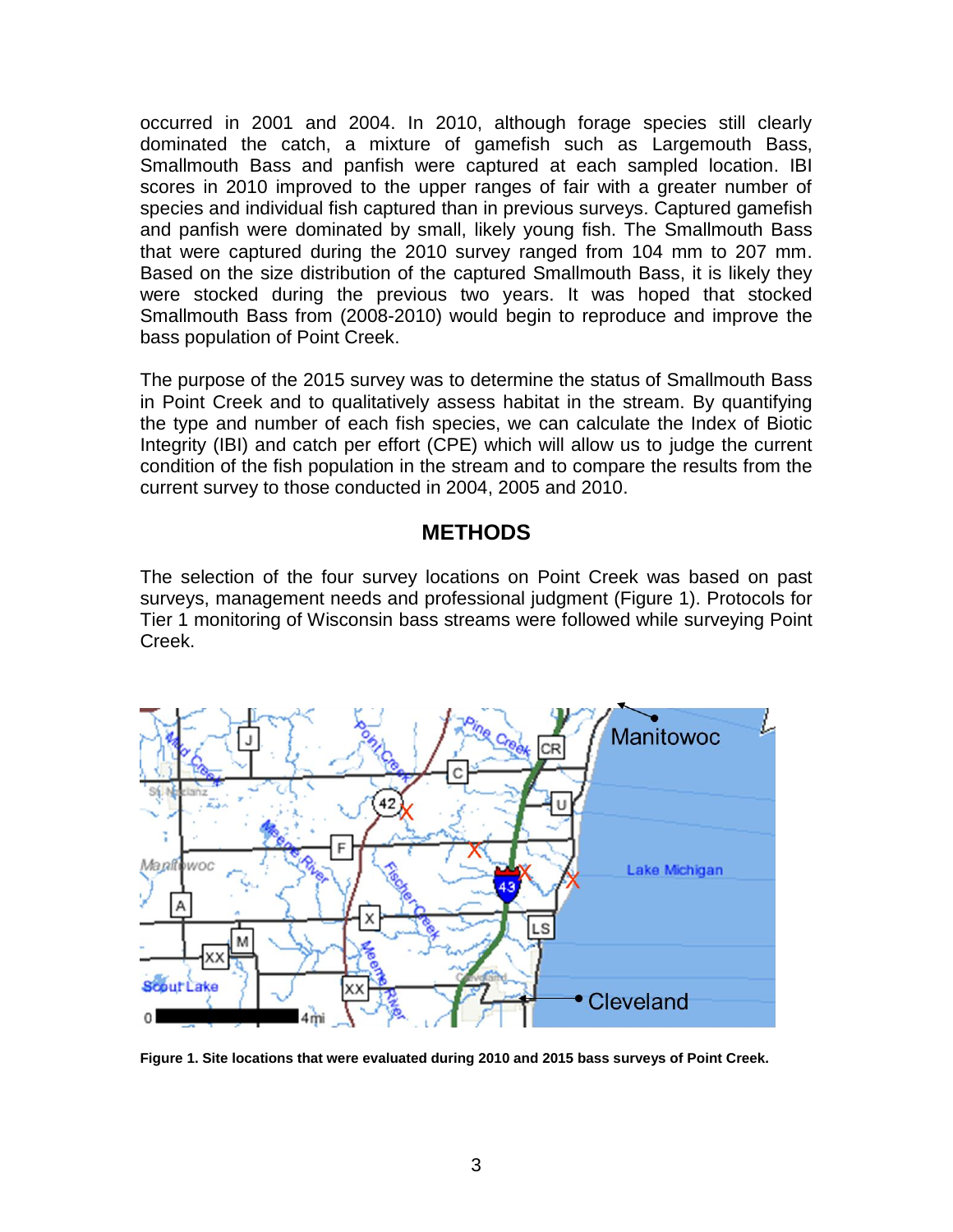Although standard protocols call for stations that are 800 meters in length, Smallmouth Bass sites surveyed in 2015 ranged from 305 meters to 1176 meters because of stream conditions. Fish were collected in a single upstream pass using a stream shocker with three anodes or a backpack shocker with a single anode. All fish were netted for at least 100 meters at all stations to calculate an IBI score for the site while gamefish were netted over the entire survey segment. CPE's for gamefish were based on the total station length while CPE for nongamefish were based on the length of the segment length in which all fish were netted. Since station length was variable between the sites this year and in previous surveys, CPE was standardized to the number of fish per 100 meters to allow for comparisons. All netted fish were identified and counted. Gamefish and panfish were measured to the nearest millimeter.

Other variables that were measured at each site included air and water temperature, dissolved oxygen, percent oxygen saturation, and flow. Habitat was qualitatively rated based on stream width. Qualitative scores can range from 0 to 100 with scores less than 25 indicating poor habitat, 25 to 49 fair habitat, 50 to 74 good habitat and scores above 74 indicating excellent habitat. Within the scoring matrix, items that are rated included buffer width, bank erosion, pool depth, stream width to depth ratio, riffle to riffle distances, fine sediment coverage and cover for fish. Streams that score high on the rating index have diverse habitats, deep pools and no erosion. Streams that score low include those that have limited buffers, shallow water, erosion, sediment deposition and little fish habitat.

The Index of Biotic Integrity (IBI) based on the fish community at each sampling location was calculated using an excel spreadsheet for warmwater or coldwater communities (Lyons 1992). IBI scores can range from 0 (poor) to 100 (excellent). Fish communities that receive poor IBI scores have many species that are tolerant to low dissolved oxygen levels or disturbed habitat while streams with high scores have species intolerant to low DO or habitat disturbances.

#### **RESULTS**

Four locations (Highway LS, Point Creek Road, County F and Newton Road) were scheduled to be surveyed 2015, however only two sites (County F and Point Creek Road) were fully surveyed. One site was reduced in length because of safety concerns caused by high water level (Highway LS) and another site (Newton Road) was not surveyed because it was dry (Figure 1). All surveys were conducted between July 15<sup>th</sup> and August 4<sup>th</sup> following stream sampling protocols.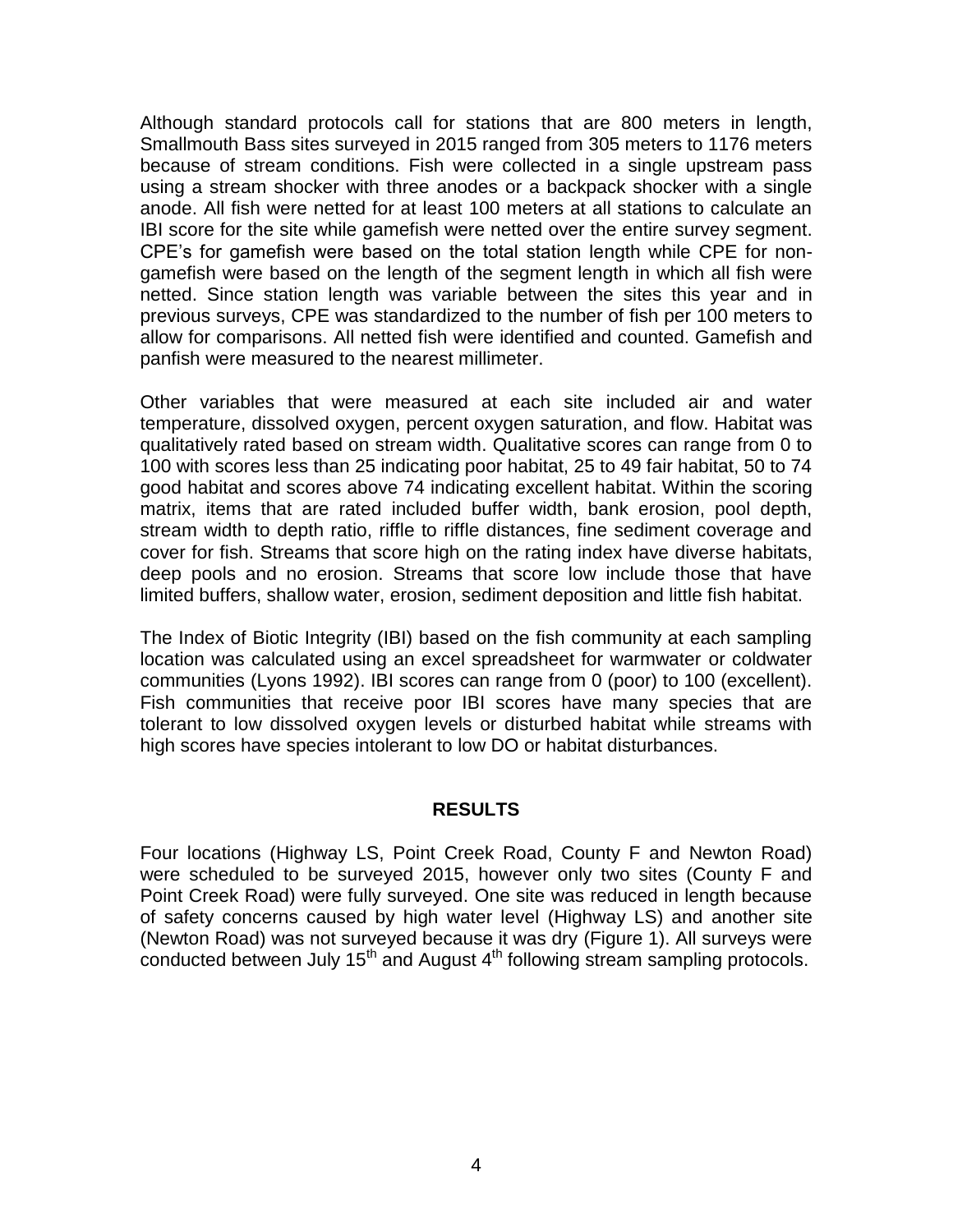## CTH LS

The station is located downstream of CTH LS (43.993824, -87.798513 to 43.9621, -87.706623) and the water level at the site can be influenced by Lake Michigan (Figure 2). Bottom sediments are sandy clays and the stream gradient is near zero. At times, conditions on Lake Michigan may cause stream waters to have zero flow or flow upstream.

In 2015 because of high lake levels, only 305 meters of stream was surveyed because deep water caused unsafe shocking conditions. At the time of survey, the air temperature was 25.1 C, the water temperature was 17.4 C and the water was 83% saturated with dissolved oxygen (DO) measured at 7.8 mg/l. At this location, Point Creek is a  $3<sup>rd</sup>$  order stream, 10 meters in width and judged to be turbid.



**Figure 2. Looking downstream at Point Creek from County Highway LS.**

During the electrofishing survey, all fish were netted over the course of the entire survey segment. Total electroshocking effort was 45 minutes. During the survey, a total of seven fish representing four species were captured (Table 2). Round Goby was the most abundant species captured. Too few fish were captured to calculate an IBI score for this location.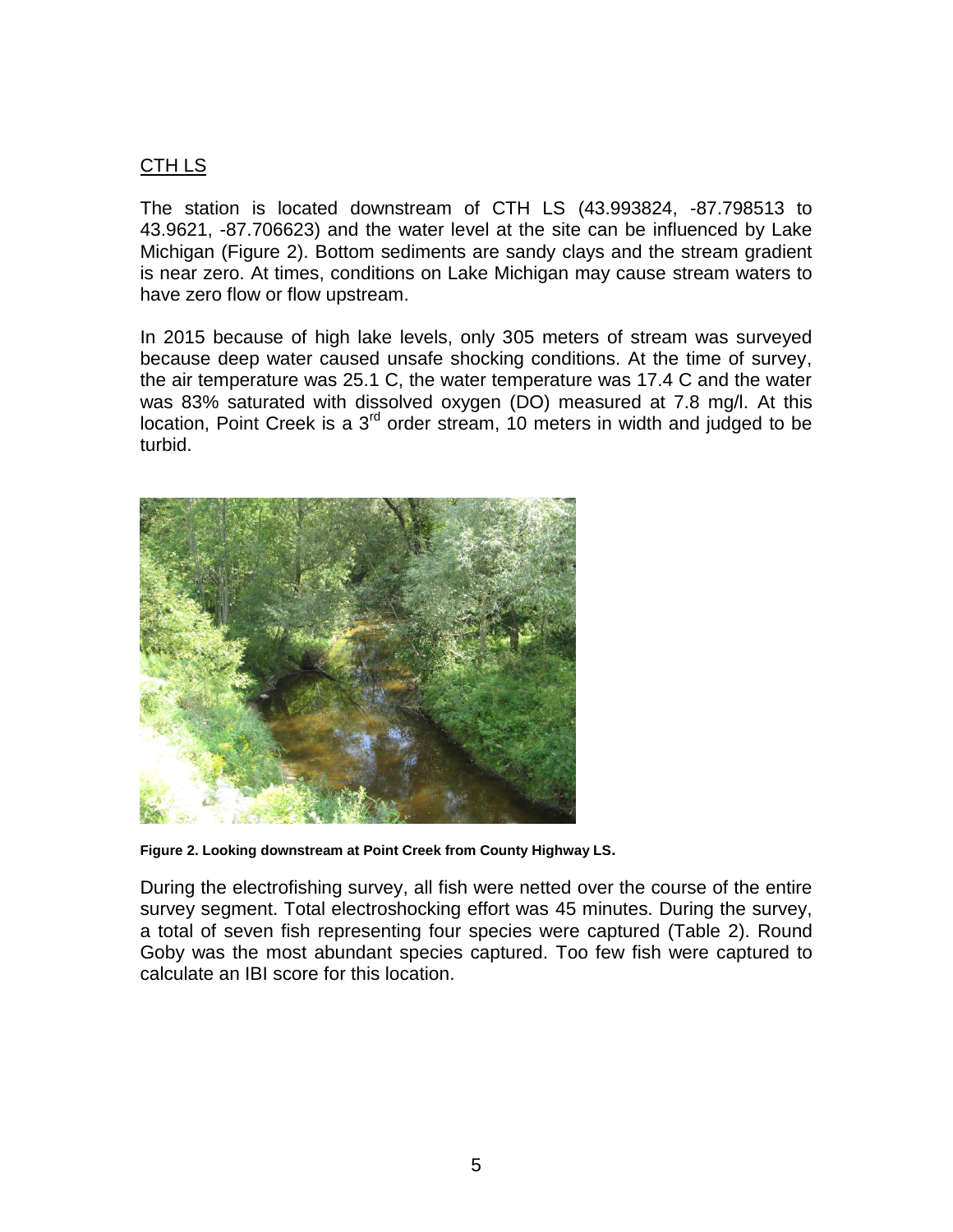**Table 2. The species list and the number captured for fish collected by electroshocking below CHT LS on Point Creek. CPE for each species is based on all fish being captured over the course of 305 meters.**

|                          |               | <b>CPE</b>        |
|--------------------------|---------------|-------------------|
| <b>Species</b>           | <b>Number</b> | (Fish/100 meters) |
| Northern Pike            |               | 0.33              |
| <b>Central Mudminnow</b> |               | 0.33              |
| <b>Spotfin Shiner</b>    |               | 0.33              |
| Round Goby (not in IBI)  |               | 1.31              |
| Гоtal                    |               |                   |

Following shocking, staff evaluated stream habitat using the qualitative habitat scoring sheet. At this location, the river had high rankings for buffer width and pool area. It scored lower rankings for moderate erosion, low habitat diversity, and extensive fine sediments. Overall, the stream at this location scored 65 points indicating good qualitative habitat.

## Point Creek Road

The fish survey site at this location was upstream of Point Creek Road and ran for 1,146 meters (43.965305, -87.72674 to 43.9692246, -87.731211). At this location, Point Creek averaged four meters in width and was a 3<sup>rd</sup> order stream (Figure 3). The gradient at this site was 3.72 meters per kilometer and the creek had a sinuosity of 2.02. Lower stream segments were dominated by sand and gravel sediments while upper sections had cobble, boulder and silt sediments. The water was clear and flow was measured at 0.018 m<sup>3</sup>/second. On the date of the survey, air temperature was 20.7 C, water temperature was 20.8 C and stream DO was 79% saturated at 6.9 mg/l.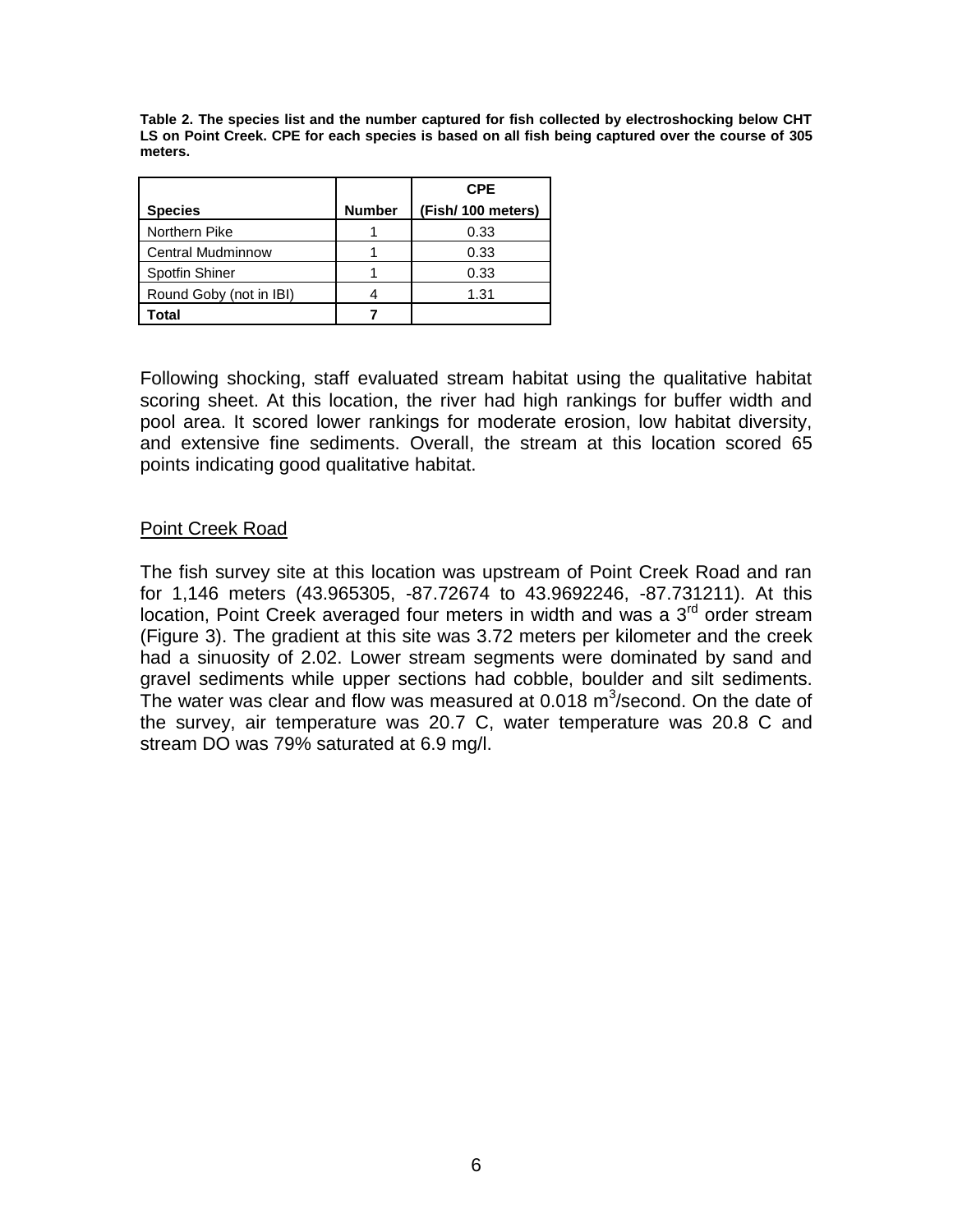

**Figure 3. Looking upstream at Point Creek above Point Creek Road.** 

All fish were netted for the first 555 meters and gamefish were netted for the entire 1,146 meters of the site. During the 115 minutes of shocking, 982 individual fish representing fourteen species were captured (Table 3).

**Table 3. The numbers of captured fish by species collected by electroshocking above Point Creek Road on Point Creek. CPE for gamefish is based on the total length of the station (1,146 m) while CPE for all other species is based on the 601 meters when all fish were netted.** 

|                          |                | <b>CPE</b>         |
|--------------------------|----------------|--------------------|
| <b>Species</b>           | <b>Number</b>  | (Fish/ 100 meters) |
| Creek Chub               | 410            | 73.8               |
| <b>Blacknose Dace</b>    | 123            | 22.1               |
| Southern Redbelly Dace   | 29             | 5.2                |
| <b>Common Shiner</b>     | 137            | 24.7               |
| Johnny Darter            | 59             | 10.6               |
| <b>White Sucker</b>      | 108            | 19.4               |
| Hornyhead Chub           | 78             | 14.0               |
| <b>Central Mudminnow</b> | 4              | 0.7                |
| <b>Fathead Minnow</b>    | $\overline{2}$ | 0.4                |
| <b>Rainbow Trout</b>     | 10             | 1.8                |
| Longnose Dace            | 4              | 0.7                |
| <b>Mottled Sculpin</b>   | 14             | 2.5                |
| Stonecat                 | 3              | 0.5                |
| <b>Spottail Shiner</b>   | 1              | 0.2                |
| <b>Total</b>             | 982            |                    |

Forage species such as Creek Chub, Blacknose Dace, White Sucker, and Common Shiner dominated the catch. Other species were captured in much lower number (Table 3). Based on our catch the IBI score for this site was 25 indicating a poor population of warmwater fish.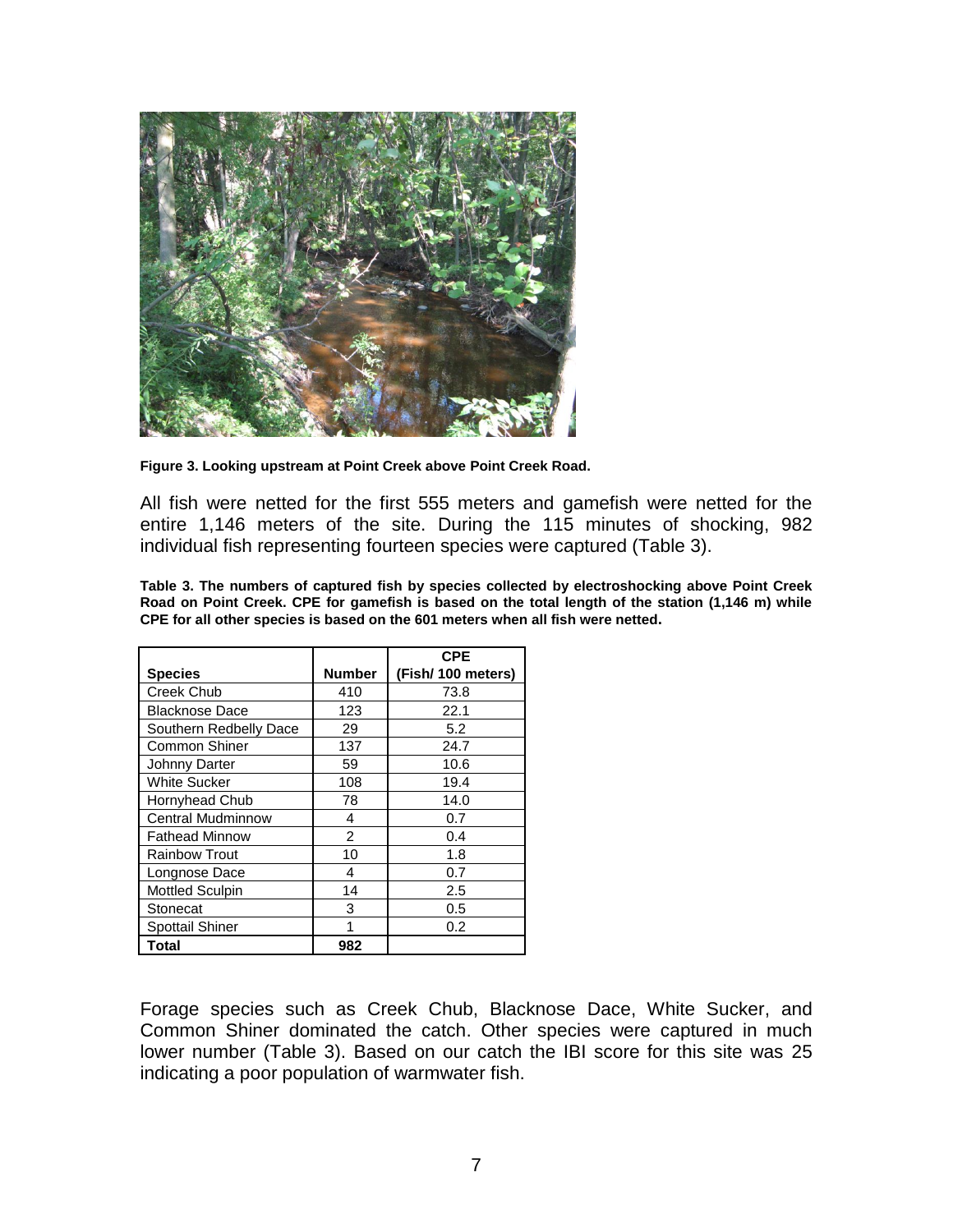The only gamefish collected at this location were ten rainbow trout that ranged in length from 57 mm to 81 mm. Based on the size distribution of these fish, it is likely that all are young of year trout.

Visual assessment of the habitat resulted in a qualitative habitat score of 62 indicating that the habitat was good. At this survey site, the river habitat ranked high for the amount of riparian buffer, limited bank erosion and the lack of fine sediments. Low habitat rankings were for: over abundant pools, its width to depth ratio (too wide and shallow) and limited habitat diversity.

## County Highway F

The station at this site was 756 meters in length and was located upstream of CTH F (43.979300, -87.759032 to 43.9809000, -87.7649000). At this location, Point Creek is a  $3^{rd}$  order stream and averaged 4 meters in width (Figure 4). At the time of survey, the water was judged to be clear and at near normal depth. The gradient was moderately steep at 4.74 m/km and the sinuosity was 1.28:1 at this site. There was some evidence that the lower 100 meters of the station had been channelized at least 20 years previously. On the day of the survey, the air temperature was 22.3 C, the water temperature was 17.5 C, and the dissolved oxygen (DO) was 64% saturated at 6.4 mg/l. Flow was measured at 0.014  $m^3$ /sec.



**Figure 4. Point Creek looking upstream from CTH F. This picture shows the old channelization and grassy banks that are characteristic of the lower section of this survey site.**

For the first 429 meters of this site, all fish were netted to facilitate the calculation of an IBI score. For the remainder of the station, only gamefish were netted. During the 126 minutes of shocking, we captured 827 individual fish representing twelve species (Table 4). Creek Chub dominated the catch followed by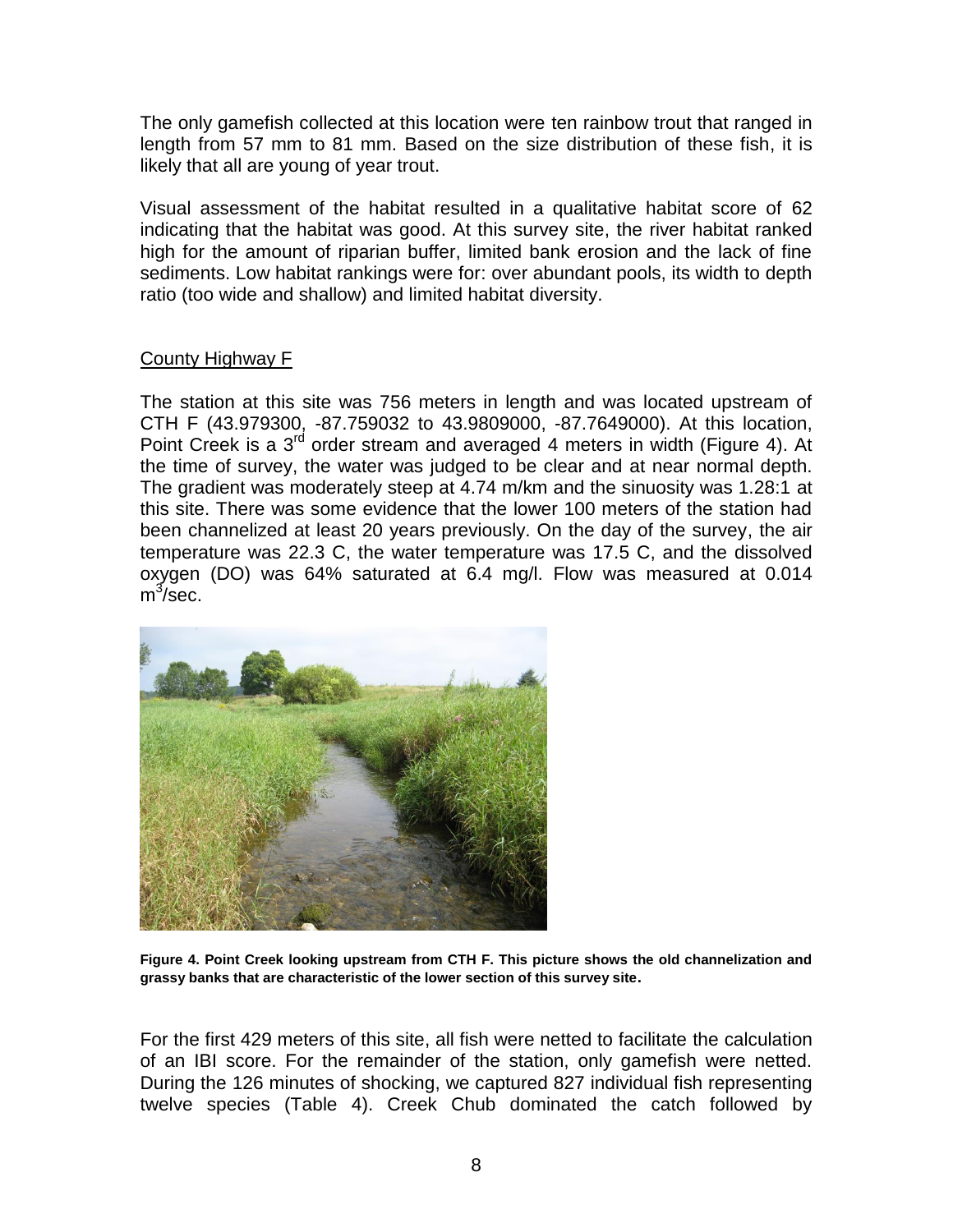Blacknose Dace, Mottled Sculpin and Central Mudminnow. The IBI score for this location was 25 indicating a poor population of warmwater fish.

**Table 4. The number of fish captured by species captured during electroshocking above CTH F on Point Creek. CPE for gamefish is based on the total length of the station (756 m) while CPE for all other species is based on the 429 meters when all fish were netted.** 

|                          |               | <b>CPE</b>        |
|--------------------------|---------------|-------------------|
| <b>Species</b>           | <b>Number</b> | (Fish/100 meters) |
| <b>Creek Chub</b>        | 224           | 51.5              |
| Blacknose Dace           | 191           | 44.0              |
| <b>Mottled Sculpin</b>   | 97            | 22.3              |
| White Sucker             | 60            | 13.8              |
| Southern Redbelly Dace   | 36            | 8.3               |
| <b>Central Mudminnow</b> | 66            | 15.2              |
| Johnny Darter            | 40            | 9.2               |
| Common Shiner            | 46            | 10.6              |
| <b>Brook Stickleback</b> | 38            | 8.7               |
| <b>Fathead Minnow</b>    | 14            | 3.2               |
| Pearl Dace               | 3             | 0.7               |
| <b>Rainbow Trout</b>     | 12            | 1.6               |
| Total                    | 827           |                   |

The twelve Rainbow Trout that were captured ranged in length from 74 mm to 95 mm and had an average length of 84 mm. Based on the length distribution, it is likely that these fish were young of year trout.

Following shocking, staff evaluated stream habitat using the qualitative habitat scoring sheet. At this location, the river had high rankings for buffer width, limited bank erosion and habitat diversity. It scored somewhat lower because the survey section had fine sediments that were common, a poor width to depth ratio and limited fish cover. Overall the stream at this location scored 57 points indicating good qualitative habitat.

#### Newton Road

The survey site at this location was upstream of Newton Road and ran for 800 meters (43.993824, -87.798513 to 43.999831, -87.798178). On the date of survey, Point Creek at this location was dry and the electroshocking survey was not completed.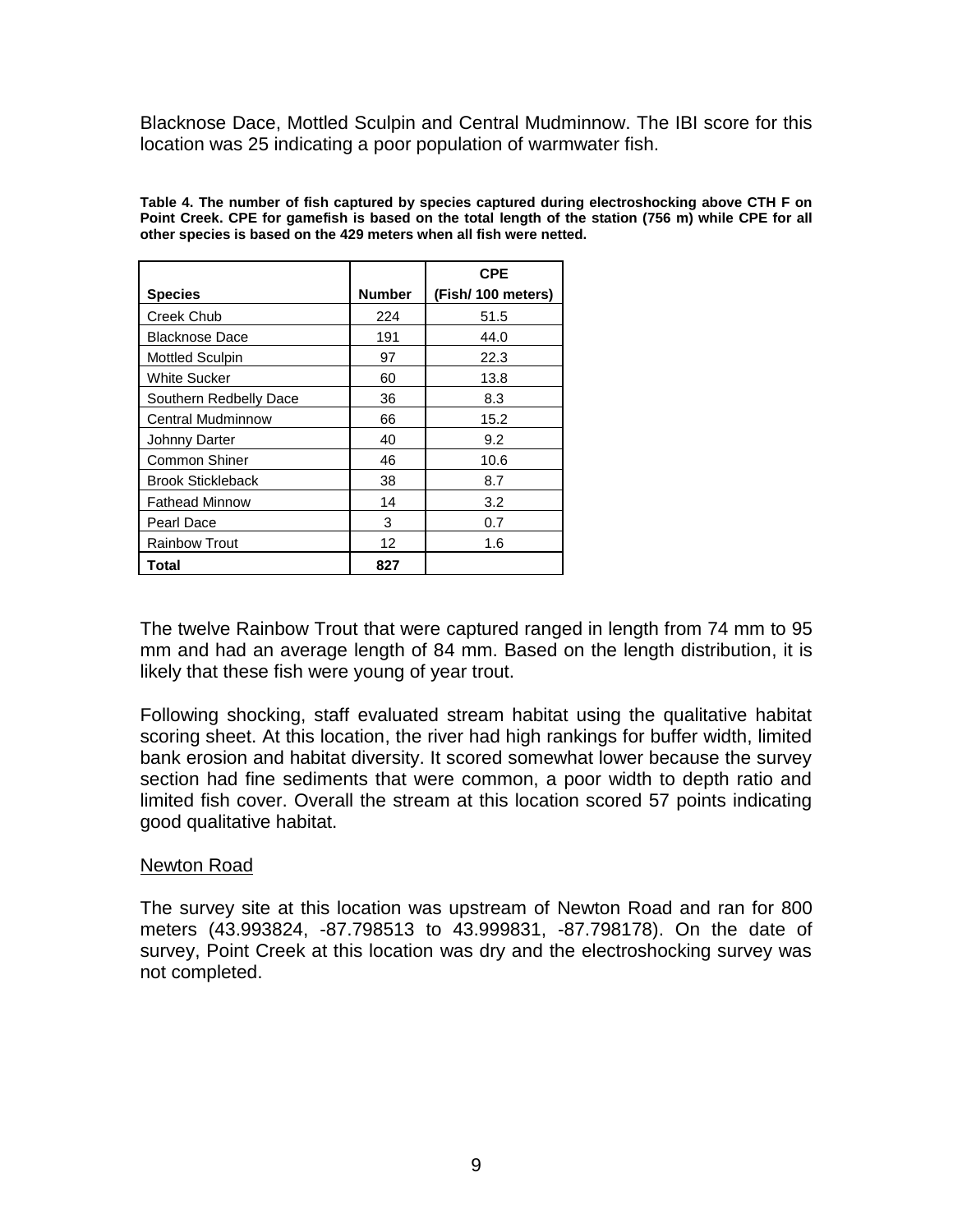## **DISCUSSION**

Following Wisconsin sampling protocols, we surveyed three sites on Point Creek to assess the Smallmouth Bass population. The work in 2015 was similar to work that was done in 2004 (Hogler, Surendonk and Gansberg 2004), 2005 (Hogler 2005) and 2010 (Hogler and Surendonk 2010). In addition to electrofishing to assess the fish population at each site, we measured DO, flow and qualitatively assessed habitat during the 2015 survey.

The survey in 2015 mirrored the 2010 survey in that the same sites were sampled each year. Unlike the 2010 survey, in which a mixture of Smallmouth Bass, Largemouth Bass, Northern Pike and panfish were captured at each survey location, no bass and only one Northern Pike was captured in 2015. In 2015, the two calculated IBI scores were indicative of a poor warmwater fish gamefish community compared to fair in 2010. Overall, the total number of fish captured in 2015 increased over the previous surveys but catch per 100 meters declined (Table 5). As in past surveys, forage fish dominated the catch in 2015.

Qualitative habitat scores in 2015 indicated a rating of good at habitat for each location which were similar to those calculated in 2010. Since 2004, we have noted a decrease in the amount of soft sediment and sand in Point Creek and an increase the amount of rocky riffles and woody debris. In 2015, however, we noted the continued lack of deep pool habitat needed by fish as either a summer temperature refuge or an overwintering location.

While conducting our fish surveys, we also measured stream temperature, DO and stream flow. The stream temperatures and DO's that we measured in 2015 were within the normal ranges for warmwater streams in eastern Wisconsin. Instantaneous DO readings were all above the state standard 5.0 mg/l for warmwater streams although it is likely diel DO sags are occurring in Point Creek.

From these data, it appears that poor water quality, likely low DO and low flow are the main stressors of the fish community in Point Creek. The low DO is likely caused by the intermittent low flow of the stream and as noted in the habitat evaluation the wide-shallow nature of the stream. Although DO was good during our visits in 2015, it is likely that diel swings in DO occur in the creek and may impact intolerant species. Regular occurrences of low DO caused by low flow or runoff will continue to limit the fish community to those species tolerant of low DO at this location.

At this time, there is no evidence that suggests that sustained natural reproduction is occurring from the Smallmouth Bass or Northern Pike that were stocked following the 2004 fish kill. Since habitat quality appears to be stable, it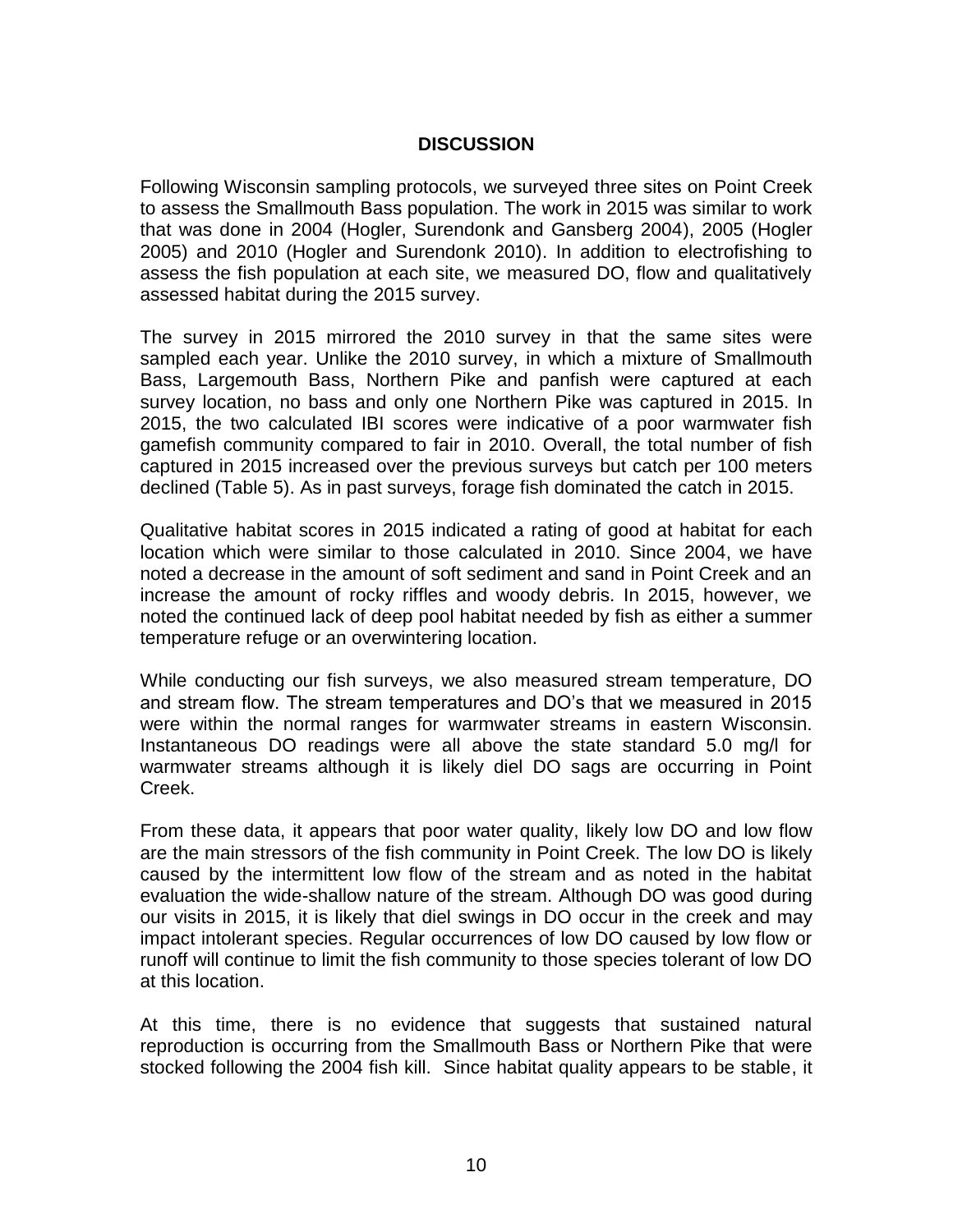is likely that poor water quality and previous years of low flow has negatively impacted the gamefish populations in Point Creek.

Table 5. The average catch of fish per 100 meters shocked from surveys conducted on Point Creek in 2010 and 2015.

|                          | Fish/ 100 Meters |                  |
|--------------------------|------------------|------------------|
| <b>Species</b>           | 2010             | 2015             |
| Creek Chub               | 62.23            | 62.65            |
| <b>Blacknose Dace</b>    | 51.55            | 33.05            |
| Southern Redbelly Dace   | 28.36            | 6.75             |
| <b>Mottled Sculpin</b>   | 27.85            | 12.4             |
| <b>White Sucker</b>      | 25.99            | 16.6             |
| <b>Common Shiner</b>     | 20.85            | 17.65            |
| Johnny Darter            | 17.21            | 9.9              |
| <b>Central Mudminnow</b> | 12.67            | 5.41             |
| <b>Brook Stickleback</b> | 6.90             | 8.7              |
| Pearl Dace               | 4.44             | 0.7              |
| Hornyhead Chub           | 3.43             | 14               |
| Round Goby               | 2.89             | 1.31             |
| <b>Fathead Minnow</b>    | 2.18             | 1.8              |
| Smallmouth Bass          | 1.18             |                  |
| Green Sunfish            | 0.69             |                  |
| <b>Bluntnose Minnow</b>  | 0.66             |                  |
| Largemouth Bass          | 0.57             |                  |
| Bluegill                 | 0.53             |                  |
| <b>Hybrid Sunfish</b>    | 0.43             |                  |
| <b>Rock Bass</b>         | 0.17             |                  |
| <b>Black Bullhead</b>    | 0.16             |                  |
| Rainbow Trout            | 0.14             | 1.7              |
| Yellow Perch             | 0.14             |                  |
| Alewife                  | 0.13             |                  |
| Longnose Dace            |                  | $\overline{0.7}$ |
| Northern Pike            |                  | 0.33             |
| Spotail Shiner           |                  | 0.2              |
| Spotfin Shiner           |                  | 0.33             |
| Stonecat                 |                  | 0.5              |
| Total                    | 271.33           | 194.68           |

## **RECOMMENDATIONS**

The recommendations for Point Creek include;

- Long-term stream monitoring in the form of fish surveys, macroinvertebrate surveys and water quality monitoring to aid in the evaluation of the fish community.
- To encourage land owners within this watershed to embrace land management practices that are protective of stream water quality and habitat.
- To encourage other partners including Manitowoc County to pursue habitat improvements like pool development to offer refuges for gamefish.
- Stock Smallmouth Bass and Northern Pike to improve their populations when water quality and habitat improves enough to sustain the stockings.